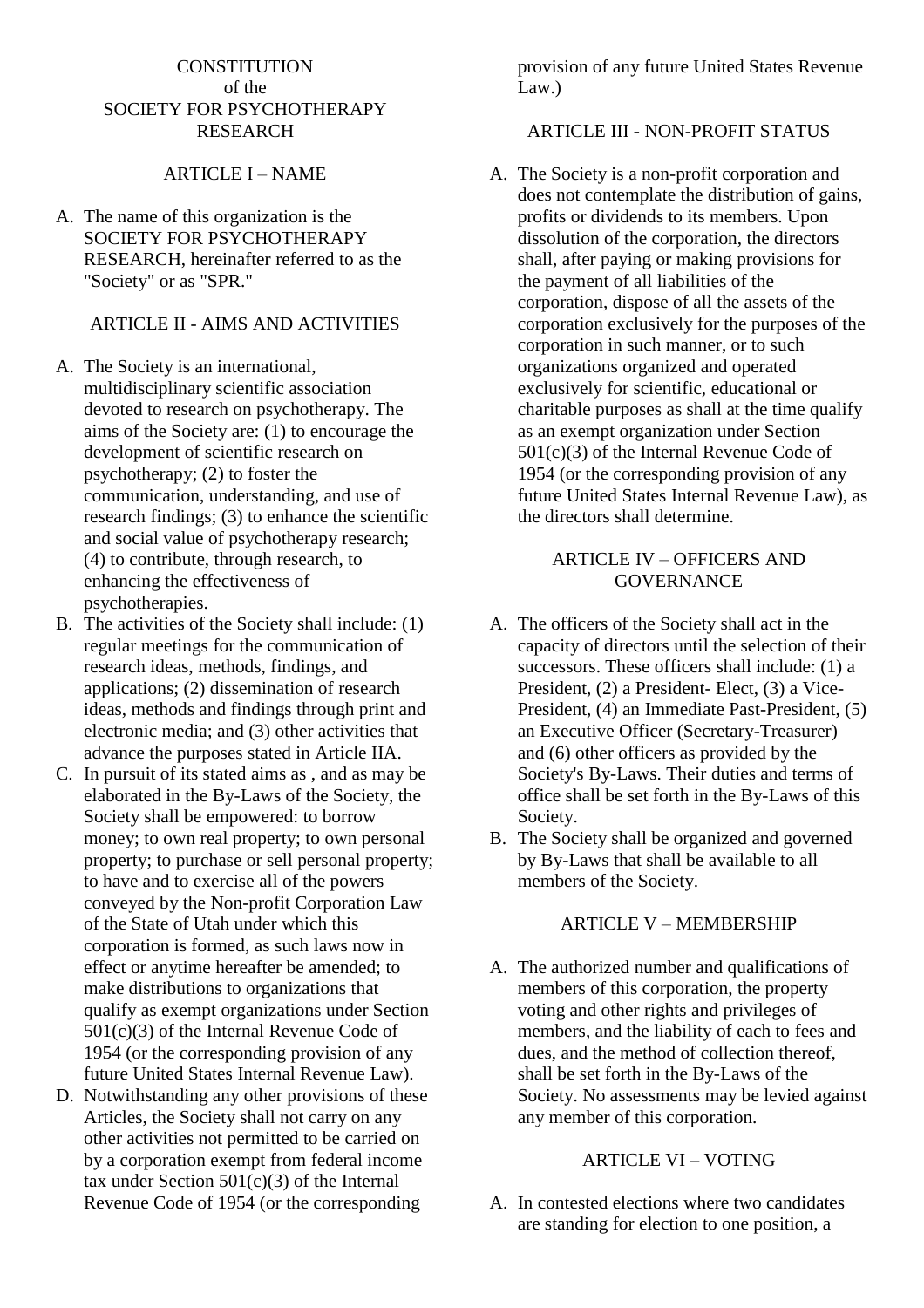candidate must receive a majority of the ballots cast to be elected. Votes of "abstain" shall be counted as ballots cast.

- B. In contested elections where more than two candidates are standing for election to one position: (1) voters shall number some or all of the candidates in order of preference; (2) if a count of first preferences fails to give any candidate a majority of the votes cast, votes shall be counted by the "Alternative Vote" principle (i.e., ballots for the candidate with the lowest number of votes are redistributed, according to the next available preference, and this process is repeated, if necessary, until one candidate has obtained a majority of votes).
- C. When balloting on an issue, if there are three or more alternative courses of action, the principles of paragraph B(1) and B(2) above shall apply.

## ARTICLE VII – AMENDMENTS

- A. Amendments to this Constitution may be proposed by (1) a majority of the officers of the Society, or (2) any member of the Society in good standing by submitting to the Executive Officer a proposal in writing, with appropriate explanatory material, and the signatures of at least 25 members in good standing.
- B. A ballot shall be distributed by the Executive Officer to all members of the Society within 30 days of receipt of any such proposal, with appropriate explanatory material. Voted ballots shall be returned within 90 days of their distribution, and shall be tallied by the Executive Officer and another officer designated by the President. Members shall receive timely notification of the result.
- C. This Constitution can be amended (1) by a two-thirds votes of at least 50% of the members of the Society, or (2) if fewer than 50% of the members vote, then 2/3 of voting members plus 2/3 of the Executive Council shall be required (as defined in Article IV).
- D. If there are two or more alternative amendments on the same issue, Article VI C shall apply. For this purpose, the status quo shall be treated as an alternative course of action.

## ARTICLE VIII – DISSOLUTION

A. The Society may be formally dissolved (1) by a two-thirds vote of at least 50% of the paidup members of the Society in good standing, or (2) if fewer than 50% of the paid-up members vote, by a two-thirds vote of 33% of the paid-up members of the Society in good standing, providing the act of dissolution is also approved by a two-thirds vote of the officers of the Society (as defined in Article IV).

[The original Constitution of the Society for Psychotherapy Research was adopted when ratified by two-thirds of the members of the Society present and voting at the 2nd Annual Meeting held 19-20 June, 1970, in Chicago, Illinois. The Society for Psychotherapy Research was incorporated on December 21, 1981, in the State of Utah, pursuant to the provisions of the Utah Non-profit Corporation Act. The Constitution was first revised, and the revision was adopted, in 1986. The second revision was undertaken in 2000 and adopted in 2002. The third revision of the Constitution was undertaken and adopted in 2010.]

## BY-LAWS of the SOCIETY FOR PSYCHOTHERAPY RESEARCH

## ARTICLE I – MEMBERSHIP

- A. Qualification for Membership.
- 1) The aims of the Society for Psychotherapy Research (SPR) are: (i) to encourage the development of scientific research on psychotherapy; (ii) to foster the communication, understanding, and use of research findings; (iii) to enhance the scientific and social value of psychotherapy research; (iv) to contribute, through research, to enhancing the effectiveness of psychotherapies.
- 2) Any person who subscribes to these aims may apply for membership in SPR.
- B. Application for Membership.
- 1) Application for SPR membership may be made (i) to the Executive Officer (see Article IV.B.1), or (ii) to a designated officer of the Regional Chapter in the area where the applicant resides (see Article III.A).
- 2) [a] Applicants shall complete a membership application form providing information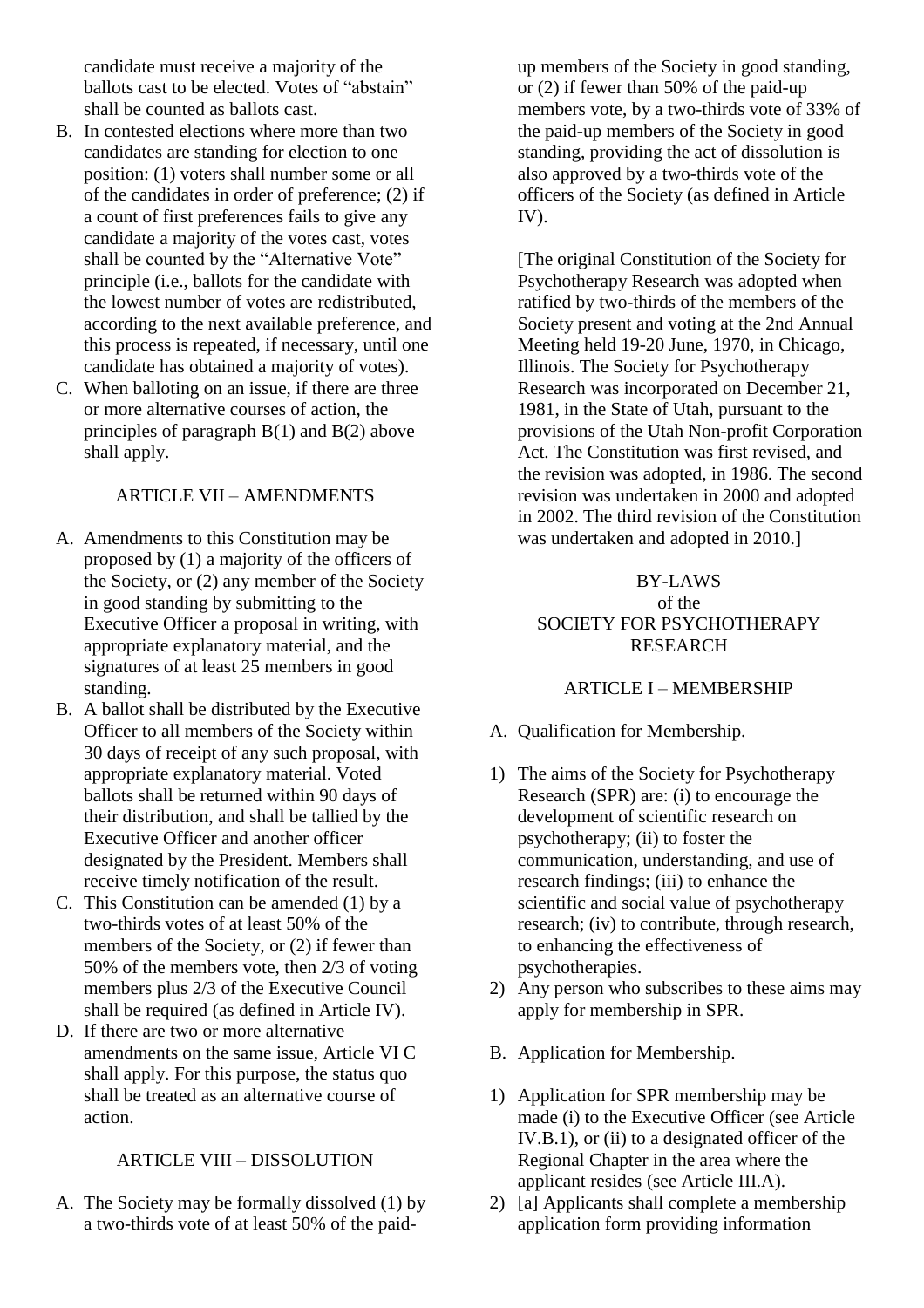necessary for the efficient administration of SPR affairs.

[b] A common application form, approved by the Executive Officer, shall be used for applications in all Regional Chapters. Regional Chapters may request additional information from applicants residing in their region.

3) [a] Regional Chapters may propose criteria by which members may be given fee reductions (e.g., students, retired members).

[b] The Executive Council (see Article IV.C) must approve and may periodically review criteria for reductions.

- 4) Applicants will become members of the Society in good standing (i) upon acceptance of their application by the Executive Officer, and (ii) on payment of all currently applicable dues and fees.
- C. Membership Dues.
- 1) Dues for members shall consist of (i) annual international membership dues to be determined by the Executive Council and approved by the Plenary Convention (see Article IV.A), and (ii) any additional dues that may be set by the Regional Chapters or other SPR bodies to which a member belongs (see Article III).
- 2) The final date for paying annual international membership dues shall be determined by the Executive Council.
- 3) Persons whose applications have been approved shall be members in good standing, entitled to vote and participate in other activities and benefits of the Society, so long as their dues and fees are not currently in arrears.
- D. Termination of Membership.
- 1) Members may resign by sending written notification of their intention (i) to the Executive Officer, or (ii) to their Regional Chapter office.
- 2) Members may be dropped from membership for non-payment of dues for two consecutive years, following timely notification of the member by the Executive Officer.
- 3) [a] Members may be removed from membership, for good cause and with due process, upon a motion to that effect submitted by the President of the Society (see Article IV.B.1) to the Executive Council, and upon a

two-thirds vote of approval by the Executive Council.

[b] *Good cause* is defined as actions incompatible with or contravening the stated aims of the Society, or the scientific integrity and reputation of psychotherapy research as a field.

[c] *Due process* is defined as the right of members proposed for removal from membership to present written testimony from other members in good standing and an oral or written argument on their own behalf to the Executive Council in advance of any decision on their membership status by the Executive Council.

[d] Any person so removed from membership in the Society may request a refund of a pro rata portion of annual dues and fees already paid for the current year, the amount to be determined by the Executive Officer. [e] Persons who have been removed from membership in the Society may apply to the Executive Council for renewal of their membership after a period of two years, said application to be judged on the merits of the case, and with due process, by the Executive Council.

# ARTICLE II – ACTIVITIES

A. Sponsored Activities.

To promote its stated aims, the Society shall sponsor (i) scientific conferences, and may also sponsor (ii) exchanges of scientific information through print, electronic, or other media, (iii) activities to foster communication of researchers with practitioners and policy makers on the subject of psychotherapy research, and (iv) activities to foster the communication of information about psychotherapy and psychotherapy research to the general public.

- B. Annual International Conference.
- 1) The Society shall hold an annual international scientific conference at times and places determined by the Executive Council, primarily to provide members with opportunities for direct communication, and secondarily to promote interest in and understanding of psychotherapy research among other professional colleagues.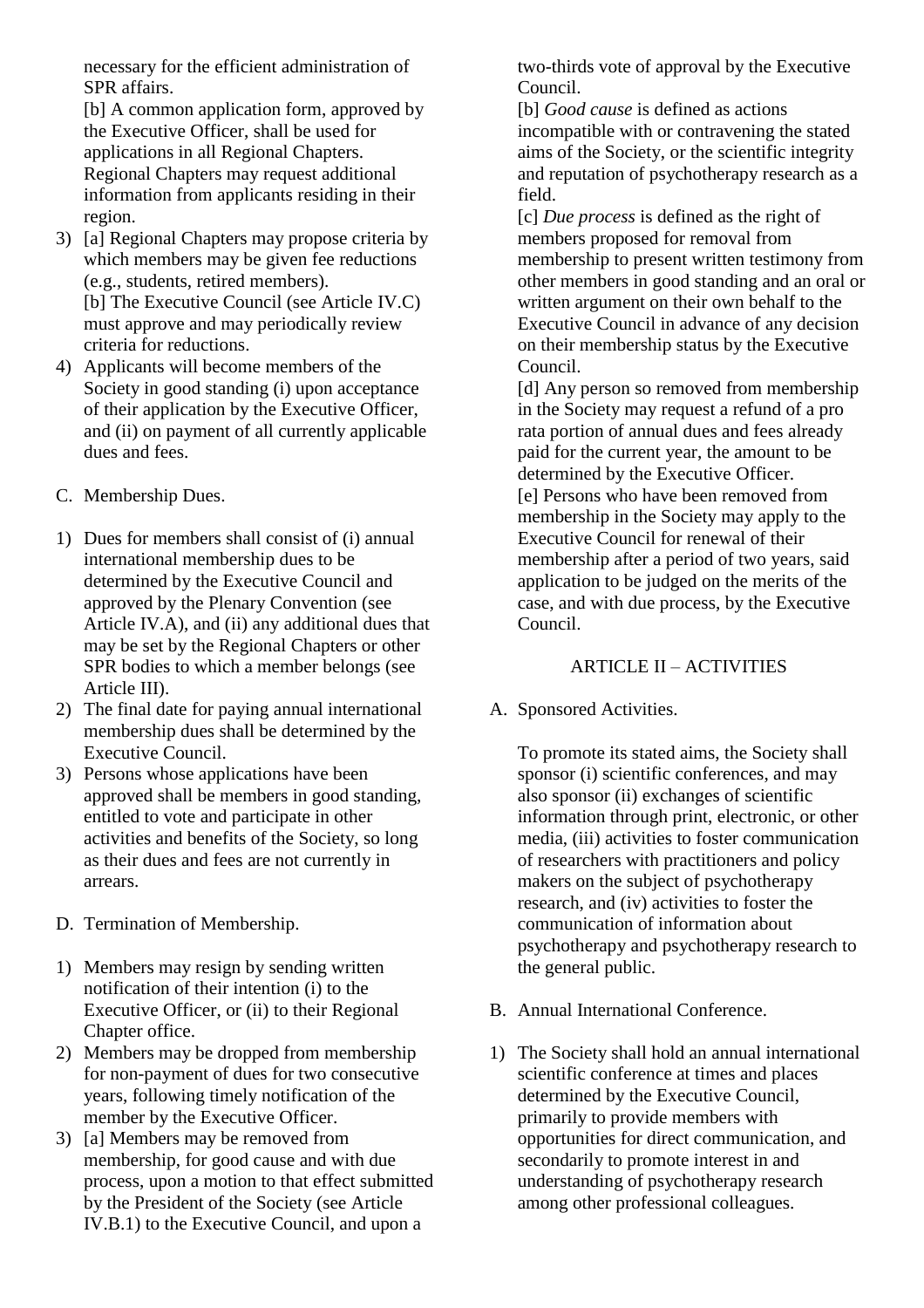- 2) The program of the annual international conference shall be determined by the Program Council with the aim of creating opportunities for members (i) to present and discuss their current research with interested colleagues, (ii) to present and discuss current trends and issues of general concern to the field as a whole, (iii) to support involvement in SPR activities by student members and new members, and (iv) to engage in other activities that support the further development of psychotherapy researchers and the field of psychotherapy research as a whole.
- C. Regional and Other Conferences
- 1) Regional scientific conferences shall be scheduled periodically by Regional Chapters to provide opportunities similar to those listed in Article II.B.2 for their members at times and places that do not conflict with the annual international scientific conference.
- 2) Scientific conferences may be scheduled by Area Groups (see Article III.B) and by Interest Sections (see Article III.C) at times and places that do not conflict with the annual international scientific conference, or with Regional Chapter conferences held in the same area.
- D. Print and Electronic Communications.
- 1) The Society shall periodically publish and circulate to members a newsletter reporting on organizational activities, policies, and other news of interest to members.
- 2) The Society shall maintain an internet website to provide members and others interested in the field with information about organizational activities, policies, and other items of interest to psychotherapy researchers.
- 3) [a] The Society may publish scientific journals devoted to psychotherapy research. [b] The editorial policy of the Society' journal(s) shall be determined by an Editor or Co-Editors appointed for a specific term by the Executive Council.

[c] The Editors shall report to the Executive Council periodically on journal activities. [d] Editors may be removed for good cause by the Executive Council.

4) The Society may support other regular or special communications through print and electronic media that advance the stated aims of the Society, and may appoint agents to

oversee and manage those communications for specific terms.

- E. Liaison Activities.
- 1) The Executive Council may establish liaisons with other scientific or professional organizations whose interests and concerns converge with those of SPR and its members.
- 2) SPR representatives to other organizations may be appointed for specific purposes and terms by the President, with the advice and consent of the Executive Council, which in the case of national or local organizations shall be done in consultation with the Regional Chapter in those areas.
- 3) The Executive Council is empowered, for good cause, to remove designated SPR representatives before their appointed term expires.

## ARTICLE III – ORGANIZATION

## A. Regional Chapters

1) [a] Regional Chapters are formed for geographical, political, or linguistic reasons to pursue the aims of the Society. [b] Each Regional Chapter shall hold scientific meetings at suitable intervals, and may engage in other activities to further psychotherapy research, consistent with the stated aims of the Society. Regional chapters will represent, by definition, at least 2 or more countries that

represent a distinct geographical region. [c] Regional Chapter members may vote to set reasonable dues and other fees to support their activities.

2) A Regional Chapter shall be established by the following method:

[a] A petition for formal recognition shall be submitted to the Executive Officer, signed by 100 SPR members in good standing residing in the region in question, presenting appropriate evidence regarding the desirability and feasibility of such a Regional Chapter. [b] Upon approval by the Executive Council, the Executive Officer shall submit a mail ballot consisting of the petition to members of the Society, with the next regular mailing. [c] The proposed Regional Chapter shall be established by a majority vote of at least 25% of all SPR members in good standing; or if fewer than 25% of members vote, then 2/3 of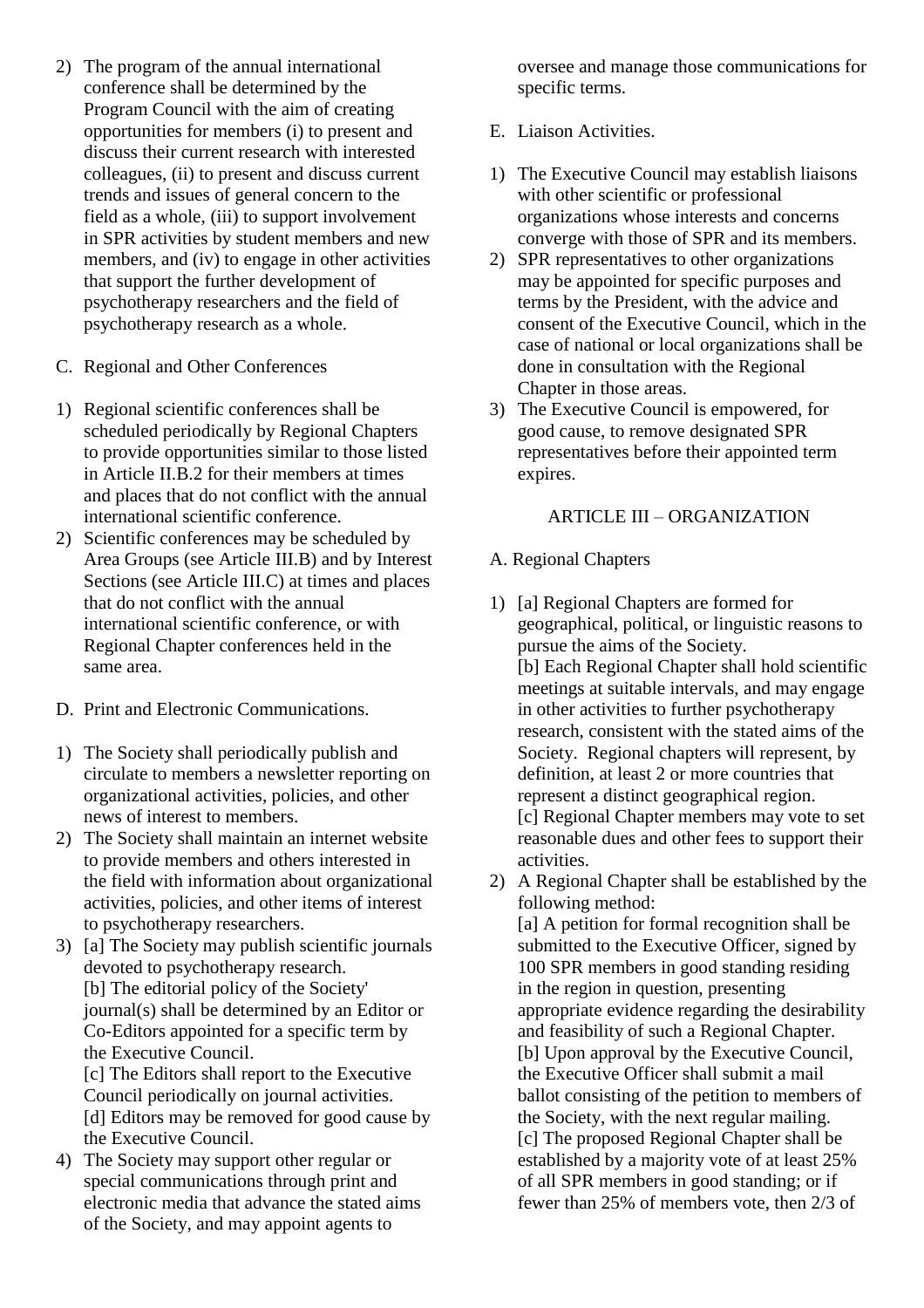voting members plus 2/3 of the Executive Council shall be required.

[d] Regional Chapters already existing when these By-Laws are adopted shall be deemed to have satisfied these requirements.

3) [a] All members in good standing residing within the boundaries of a Regional Chapter normally will be considered voting members of that Chapter.

[b] Members in good standing residing outside the geographical boundaries of any Region having a Chapter shall be assigned a Chapter by the Executive Council.

[c] Members may petition the Executive Council to change their Regional Chapter affiliation.

4) [a] Each Regional Chapter shall draft and ratify a set of By-Laws to govern its activities and organization, consistent with the Constitution and By-Laws of the Society. [b] Regional Chapter By-Laws must be approved by the Executive Council. [c] Each Regional Chapter shall elect a Chapter President to serve not more than two consecutive two-year terms or one three-year term, and may elect other officers, as specified in its Chapter By-Laws.

[d] Only members in good standing may serve as officers of Regional Chapters.

[e] Elections shall be held by ballot of all Regional Chapter members.

[f] Regional Chapter By-Laws shall specify procedures for the expeditious election of replacements in the event of the resignation or incapacity of its officers.

- 5) The Regional Chapter President, or other designated Regional Chapter officer, shall report annually to the Society about Regional Chapter activities, and shall confer regularly with the Society's President and Executive Officer.
- 6) Regional Chapters may establish and maintain liaisons with other professional and scientific organizations in their region that are relevant to psychotherapy or psychotherapy research.
- 7) Existence of a Regional Chapter shall be terminated (i) if the number of members in good standing in the region falls below 50 for three consecutive years, or (ii) if the chapter has become inactive (e.g., has not held a scientific conference for five years).
- B. Area Groups.
- 1) Area Groups may be formed by members residing in a specific area who meet on a continuing basis to discuss psychotherapy research or to engage in other activities consistent with the Society's Constitution and By-Laws.
- 2) Each Area Group shall select one of its members to serve as Liaison to the Society and to the Regional Chapter. The Liaison shall inform the Executive Officer and the Regional Chapter annually of the Area Group's activities.
- C. Interest Sections.
- 1) [a] Interest Sections may be formed by members in good standing who wish to pursue their common scientific interests with respect to a specialized area of psychotherapy research.

[b] Interest Sections shall meet in conjunction with international and Regional Chapter conferences, and may hold additional meetings or engage in other activities that are consistent with the Society's Constitution and By-Laws and do not conflict with international or regional conferences.

[c] Interest Section members may vote to set reasonable dues and fees to support their activities.

2) An Interest Section of the Society shall be established by the following method: [a] A petition for formal recognition shall be submitted to the Executive Officer by not less than 25 members in good standing. [b] The petition shall include a statement indicating (i) the research interest, (ii) name, (iii) aims, and (iv) intended activities of the proposed Section.

[c] The Executive Officer shall bring the petition to the Executive Council. [d] Upon approval by the Executive Council, the Executive Officer shall notify the petitioners of their recognition as an Interest Section.

3) [a] An Interest Section shall accept to membership all members in good standing who formally indicate an interest in joining when paying annual SPR dues.

[b] Members of an Interest Section shall cease to be members of that Section if they (i) cease to be SPR members in good standing, (ii) fail to pay Section membership dues, if any, for two consecutive years, or (iii) send a written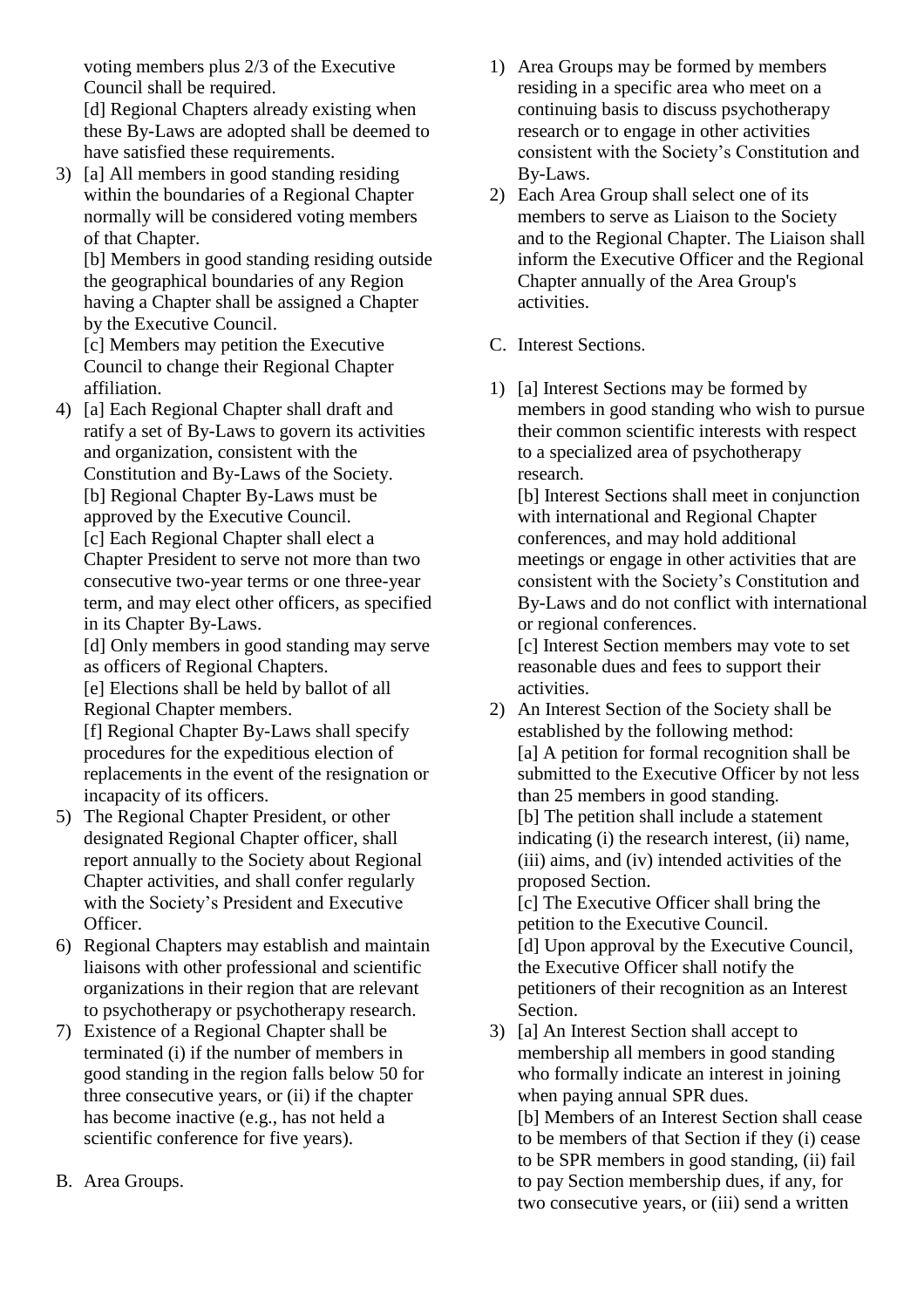notice of resignation from the Section to both the Section Chair and the Executive Officer.

- 4) [a] Each Interest Section shall elect a Section Chair to serve not more than two consecutive two-year terms or one three-year term. [b] Only SPR members in good standing may serve as Chair of Interest Sections.
- 5) The Section Chair shall report annually about Section activities to the Executive Committee.
- 6) Interest Sections may establish and maintain liaisons with other professional and scientific organizations that are relevant to their specialized area of psychotherapy or psychotherapy research.
- 7) Existence of an Interest Section shall be terminated (i) if the number of members in good standing in the Section falls below 25 for three consecutive years, or (ii) if the Section has become inactive (e.g., has not sponsored Section activity for three years).

## ARTICLE IV – GOVERNANCE

- A. Plenary Convention.
- 1) The governing body of the Society shall be the Plenary Convention, consisting of all SPR members in good standing.
- 2) [a] The Plenary Convention shall hold its annual business meeting at the time and place of the annual international conference (i) to hear reports from the officers of the Society, (ii) to discuss the activities and affairs of the Society, and (iii) to consider new business. [b] The President shall act as chair of the Plenary Convention's annual business meeting.

[c] Fifty members in good standing shall constitute a quorum for the conduct of business by the Plenary Convention at its annual business meeting.

[d] Each member in good standing shall have one vote, to be exercised in person at the annual business meeting, except as provided elsewhere in the Constitution and By-Laws. [e] Actions taken by the Plenary Convention at its annual business meeting shall be by a simple majority of those present and voting, except as provided elsewhere in the Constitution and By-Laws. In the event of a tie, the President shall cast an extra vote.

3) [a] When the Plenary Convention is not in session, votes on issues may be conducted by ballots sent to all members in good standing upon the recommendation of the President or

as stipulated elsewhere in the Constitution and By-Laws.

[b] In such ballots, a simple majority of at least 25% of the members in good standing shall be required to pass the motion, or if fewer than 25% of members vote then 2/3 of voting members plus 2/3 of the Executive Council shall be required, except as provided elsewhere in the Constitution and By-Laws.

- B. Officers
- 1) The officers of the Society shall be: (i) a President, (ii) a President-Elect, (iii) a Vice-President, (iv) an Immediate Past-President, (v) an Executive Officer (Secretary-Treasurer), and (vi) the Regional Chapter Presidents.
- 2) The offices of Vice-President, President-Elect, President, and Immediate Past-President constitute a four year presidential cycle. Each year, (i) a Vice- President shall be elected and shall serve in that office until the end of the Plenary Convention's next annual business meeting, whereupon (ii) that officer becomes the President-Elect, (iii) the President-Elect becomes the President, and (iv) the President becomes the Immediate Past-President.
- 3) The Vice-President shall be selected by the following method: [a] Candidates for the office of Vice-President must be members of the Society in good standing.

[b] At the Plenary Convention's annual business meeting, the Nominating Committee (see Article IV.E.2) shall nominate two candidates who have agreed to stand for election to the office of Vice-President, each nomination to be seconded by a member in good standing who is not a member of the Nominating Committee or currently serving as an officer of the Society.

[c] One or two additional candidates who agree to stand for election to the office of Vice-President may be nominated and seconded from the floor of the Plenary Convention's annual business meeting by members in good standing.

[d] A ballot shall be submitted by the Executive Officer to all members in good standing within 30 days of the Plenary Convention's annual business meeting, together with a statement of not more than 500 words by the several candidates about their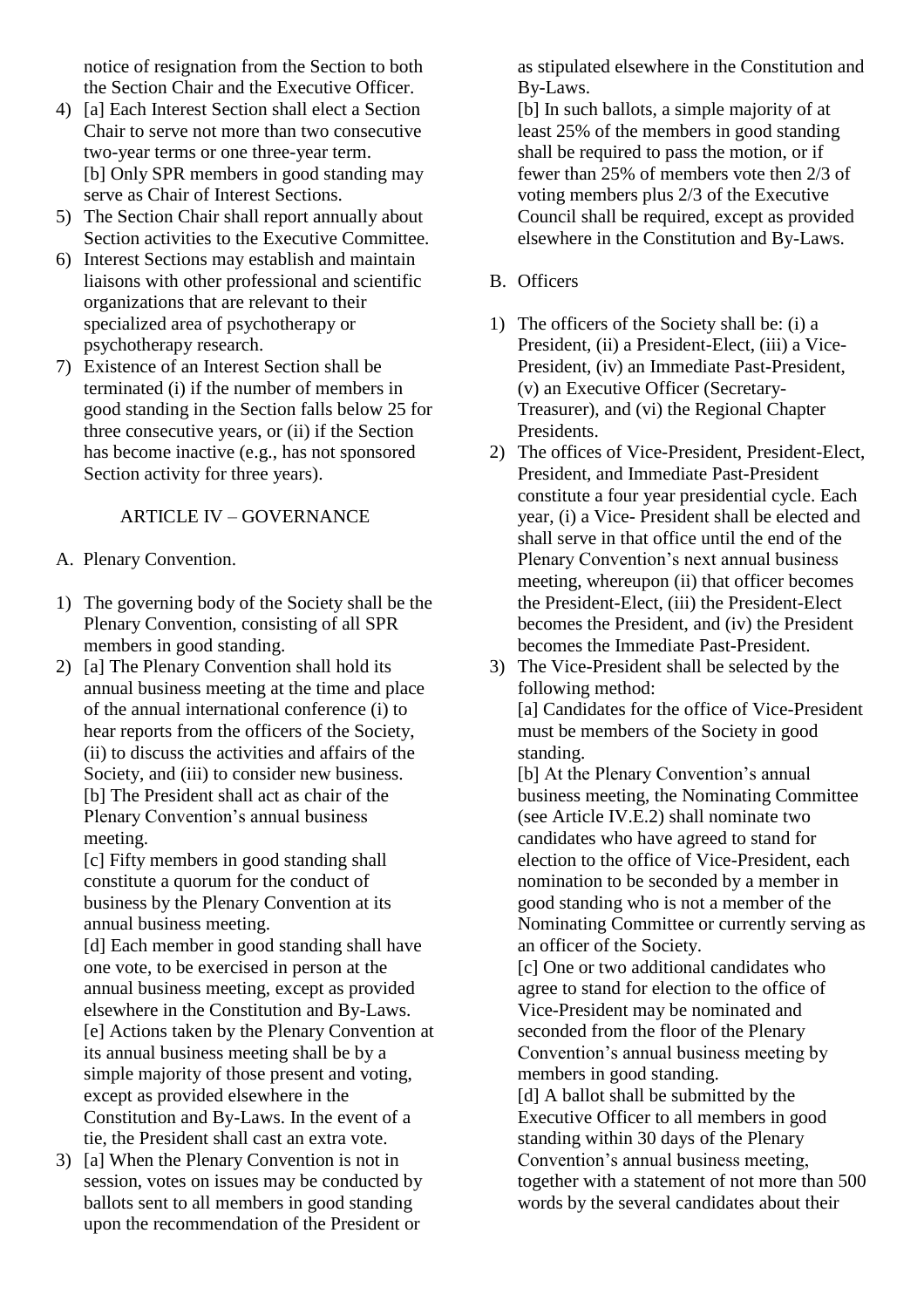qualifications for office and their proposed policies for the Society.

[e] Ballots shall be returned by members to the Executive Officer by the first day of October following the Plenary Convention's annual business meeting, or within 90 days of the sending of ballots in a special election (as provided in Article IV.B.5.a), and shall be tallied by the Executive Officer and another member in good standing designated by the President.

[f] Election to the office of Vice-President shall be by a simple majority when there are two candidates, and by the Alternative Vote System when there are more than two, as provided in Article VI of the Constitution. [g] The Executive Officer shall inform the Executive Council and the candidates of the election result immediately, and shall inform all members of the Society in the next published Newsletter.

4) The duties of officers in the presidential cycle shall be as follows:

[a] The duties of the Vice-President shall be: (i) to serve as a member of the Executive Council; (ii) to serve as a member of the Program Council; (iii) to assume other duties as may be assigned by the President. [b] The duties of the President-Elect shall be: (i) to chair the Program Council; (ii) to edit the Program and Abstracts for the annual international conference; (iii) to serve as a member of the Conference Management

Committee; (iv) to serve as a member of the Executive Council.

[c] The duties of the President shall be: (i) to convene the annual international conference; (ii) to chair the annual business meeting of the Plenary Convention; (iii) to report on the Society's activities and affairs to the members; (iv) to chair the Executive Council; (v) to present a Presidential Address at the annual international conference; (vi) to supervise the work of the Executive Officer; (vii) to represent the Society (or appoint a representative, as provided in Article II.E) as liaison in its relationships with other organizations concerned with psychotherapy or psychotherapy research.

[d] The duties of the Immediate Past-President shall be: (i) to serve as a member of the Executive Council; (ii) to assume the office and duties of the President or of the President-Elect in the case of incapacity or resignation of either of those officers; (iii) to chair the

Awards Committee (see Article IV.E.3); (iv) to assume other duties as may be assigned by the President.

5) [a] In the event of the incapacity or resignation of the Vice-President, the Executive Council shall solicit nominations for two candidates for that office, and the Executive Officer shall submit a special ballot to all members in good standing, as provided in Article IV.B.3). [b] In the event of the incapacity or resignation of the President-Elect, the Immediate Past President shall assume the duties of President-Elect for the remainder of that term, while continuing to serve as Immediate Past President. The President shall then serve as President for an additional oneyear term until the normal cycle of offices can resume.

[c] In the event of the incapacity or resignation of the President, the Immediate Past-President shall assume the office of President and serve the unexpired portion of the President's term, returning to the office of Immediate Past-President at the end of the Plenary Convention's next annual business meeting. [d] In the event of the incapacity or resignation of the Immediate Past-President, the Executive Council shall elect one of the former Past Presidents to serve the unexpired portion of the term of the Immediate Past-President.

6) [a] The Executive Officer (Secretary-Treasurer) shall be appointed by the Executive Council.

[b] The Executive Officer must be a member in good standing.

[c] The Executive Officer shall serve a fiveyear term, and shall not hold any other office in the Society during that term of service. [d] In the event of the incapacity or resignation of the Executive Officer, the Executive Council shall immediately appoint another member in good standing to a new five-year term.

[e] The Executive Council may, for good cause, remove the Executive Officer and arrange for the expeditious appointment of a replacement.

7) The duties of the Executive Officer shall be: [a] to provide overall managerial co-ordination of the Society's organizational and financial affairs;

[b] to serve as a non-voting member of the Executive Council;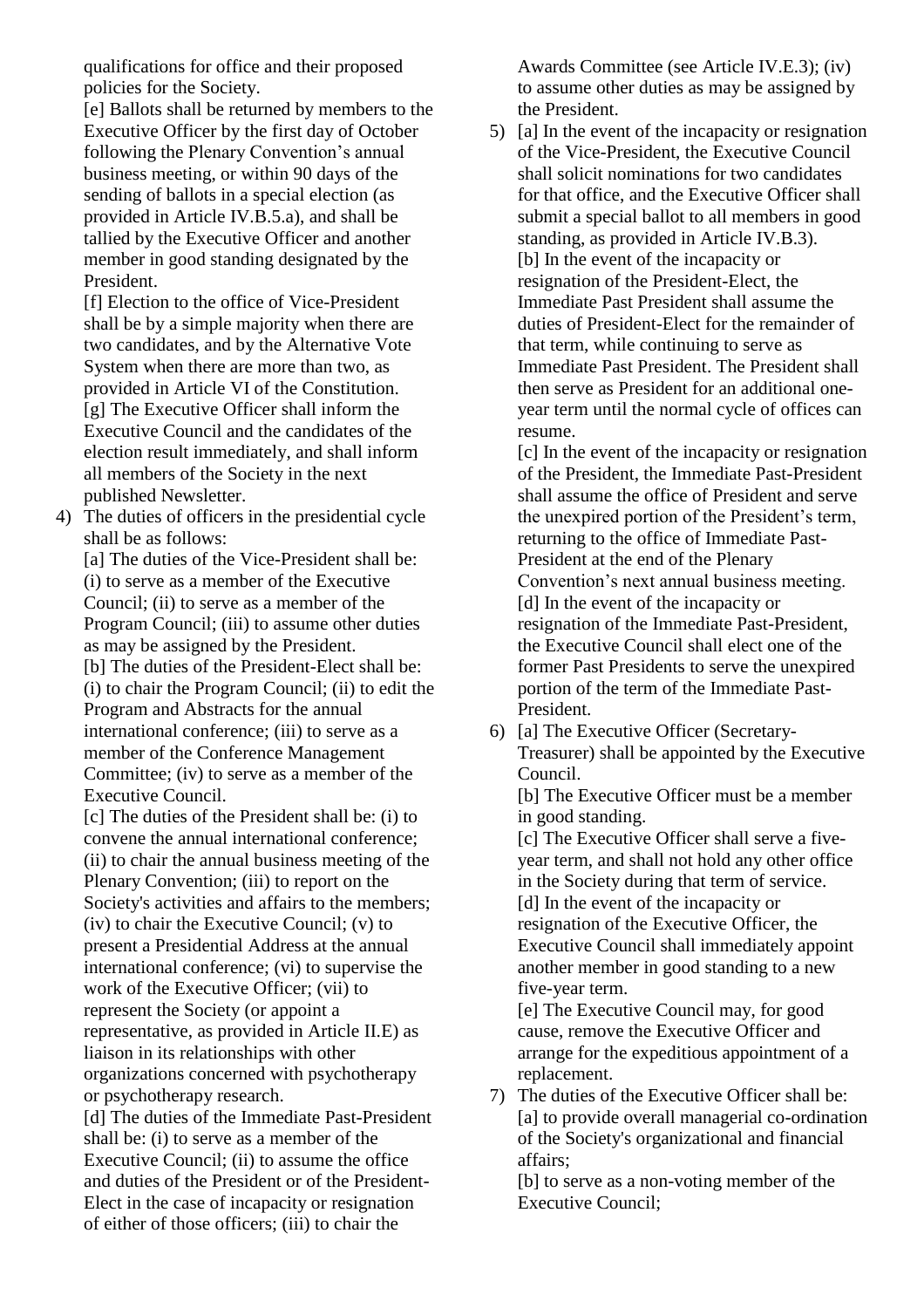[c] to supervise the timely collection and circulation of minutes of the annual business meeting of the Plenary Convention, of Executive Council meetings, and of Regional Chapter business meetings;

[d] to maintain the official records of the Society;

[e] to prepare an annual budget for the Society;

[f] to receive, manage and disburse the international funds of the Society, as authorized by the Executive Council; [g] to arrange for periodic independent audits of the Society's finances;

[h] to compile and maintain a Manual of Procedures that (i) provides a detailed annual schedule of the activities and responsibilities of all officers and agents of the Society, as specified in the Constitution and By-Laws, (ii) records decisions enacted by the Executive Council and Plenary Convention of the Society which affect the procedures and practices of the Society, and (iii) shall be circulated to all members of the Executive Council and shall be made available on request to any SPR member in good standing; [i] to receive and approve applications for membership;

[i] to receive current membership information from Regional Chapters, to maintain an up-todate membership list for the Society, and to make a Membership Directory available to members;

[k] to make an annual financial and membership report to the Society;

[l] to supervise and assist in business arrangements for annual international conferences;

[m] to prepare and distribute the Society's Newsletter and other necessary mailings; [n] to supervise the procedure for election of the Vice-President;

[o] to establish and supervise the day-to-day operations of an international administrative office for the Society, as provided in Article IV.B.8.

[p] to perform other such duties as are stipulated in the By-Laws and as may be assigned by the Executive Council;

[q] to delegate functions, with the approval of the Executive Council, to ensure the timely and expert execution of the duties of this office.

8) [a] The Executive Officer shall, on behalf of the Executive Council, establish an

international administrative office to serve as a central site for conducting the Society's organizational and financial affairs. [b] The international administrative office shall be maintained in a place conveniently accessible to the Executive Officer, and when a new Executive Officer is appointed who resides in a different location, the international administrative office shall be suitably relocated.

[c] The Executive Officer may, with the approval of the Executive Council, contract with suitable persons and/or organizations to ensure the expert and efficient conduct of the organizational and financial affairs of the Society.

[d] The Executive Officer shall prepare an annual budget for the Society's administrative office functions for approval by the Executive Council.

[e] The Executive Officer shall be empowered to invest and expend moneys held internationally by the Society for all budgeted SPR-sponsored activities.

9) Presidents of Regional Chapters are selected in accordance with Regional Chapter By-Laws. The duties of Regional Chapter Presidents shall be:

[a] to notify psychotherapy researchers in their regions of the activities of the Society and the benefits of membership in the Society; [b] to organize and convene Regional Chapter conferences at appropriate intervals;

[c] to assist with local arrangements for the annual international conference, and serve as a member of the Conference Management Committee, when the conference is held in their region;

[d] to ensure that regular and special elections for Regional Chapter offices are conducted, as specified by the Chapter's By-Laws;

[e] to ensure the timely collection of annual dues and fees from members within their region;

[f] to ensure the timely distribution of Society communications to Regional Chapter members;

[g] to cause minutes to be taken at Regional Chapter business meetings, to be circulated among Chapter members, and to be forwarded to the Executive Officer;

[h] to make an annual financial report on the Chapter (i) to members of the Chapter and (ii) to the International Executive Council;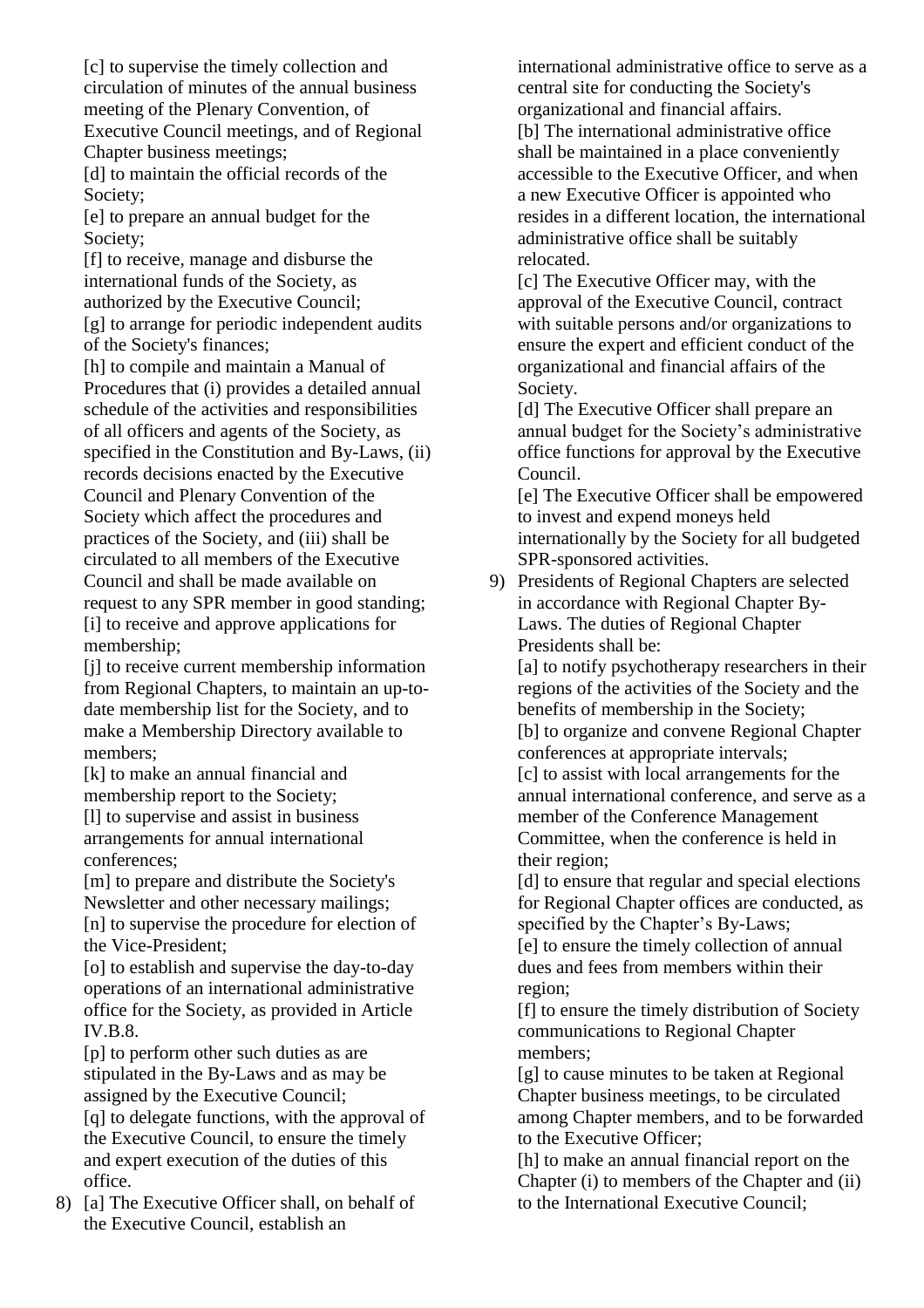[i] to make an annual report on Chapter activities (i) to the International Executive Council and (ii) to the Convention; [i] to represent the Society, or select suitable representatives, as liaisons with other organizations in their region concerned with psychotherapy or psychotherapy research; [k] to promote other Regional Chapter activities that may serve the general purposes of the Society.

- C. Executive Council.
- 1) Policies and procedures for the management of the Society's finances and administration shall be determined by an Executive Council.
- 2) [a] The voting members of the Executive Council shall be the Vice-President, the President-Elect, the President, the Immediate Past President, and the Presidents of the Regional Chapters.

[b] The Executive Officer shall be a nonvoting member of the Executive Council.

- 3) The Executive Council shall meet in person at the time and place of each annual international conference and may meet at other times and places, either in person or by electronic communication.
- 4) [a] Meetings of the Executive Council shall be chaired by the President or, in the absence of the President, by the Immediate Past President.

[b] Each member entitled to vote on the Executive Council shall cast a single vote. [c] Any member of the Executive Council may bring a motion to the Council which, if seconded, shall be voted after the President determines that adequate discussion has taken place.

[d] Actions of the Executive Council shall be carried by a simple majority of all its members, and, in case of a tie, the President shall cast an extra vote.

[e] Actions taken by the Executive Council shall be recorded by the Executive Officer in the minutes of the meeting, added to the Manual of Procedures as appropriate, and reported to members in the Newsletter.

5) [a] The Executive Council shall recommend annual international membership dues for approval by Plenary Convention at the annual business meeting.

[b] Reasonable supplements may be added by Regional Chapters and other SPR bodies for their members.

- 6) The Executive Council shall review and may modify the annual budget for international programs and activities submitted by the Executive Officer.
- 7) The Executive Council, in consultation with the Conference Manager (Article IV.E.2.c), shall set registration and other fees to be charged for attendance at the annual international conference.
- 8) [a] The Executive Council shall periodically review, or cause to be reviewed, SPR's Constitution and By-Laws, to ensure consistency of practice with their provisions. [b] The Executive council shall review, or cause to be reviewed, the By-Laws of Regional Chapters to ensure consistency with SPR's Constitution and By-Laws.
- D. Program Council
- 1) The Program Council (i) shall guide the organization and content of the annual international conference program, in implementation of Article II.B; (ii) may engage in other activities that promote the aims of the Society, and are consistent with the Society's Constitution and By-Laws.
- 2) [a] The President-Elect shall serve as chair of the Program Council. [b] Additional members of the Program Council shall include (i) the Vice-President, (ii) the Conference Manager of the forthcoming annual international conference, and (iii) other members who may be selected by the chair of the Program Council. [c] The chair of the Program Council may invite other SPR members to participate on the Program Council.
- 3) The Program Council (i) shall meet to conduct business at the conclusion of each annual international conference, and (ii) shall confer as needed at other times of the year.
- 4) [a] A committee of the Program Council, consisting of the President-Elect, the Vice-President, and the Conference Manager of the forthcoming annual international conference, shall convene at the site of the forthcoming meeting to make final decisions about the conference program, prior to the mid-year (e.g., January) meeting of the Executive Council.

[b] The President-Elect shall report on the status of the forthcoming conference program to the Executive Council at its mid-year meeting.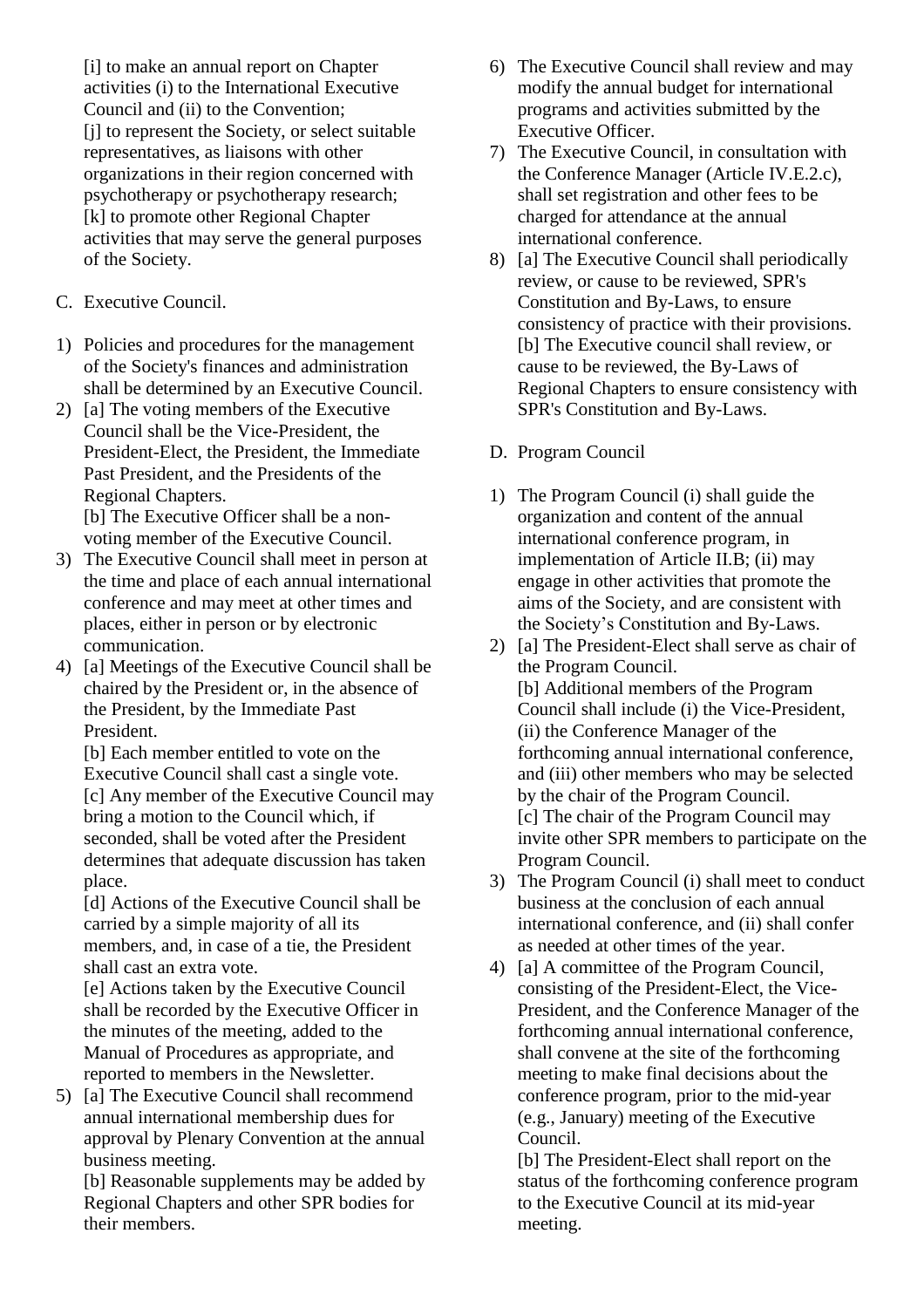- E. SPR Committees.
- 1) [a] A Nominating Committee shall be charged to propose two candidates for annual election to the post of Vice President when nominations are taken at the annual business meeting of the Plenary Convention. [b] The Nominating Committee shall consist of one representative from each Regional Chapter.

[c] Members of the Nominating Committee shall serve a two year term; approximately half shall be appointed each year. [d] When positions on the Nominating Committee become open at the end of their term, or due to the resignation or incapacity of a committee member, the relevant Regional Chapter President shall recommend candidates to fill the position to the President of the Society, and the President of the Society shall appoint one of the recommended candidates from each Regional Chapter.

[e] The President shall annually designate one committee member to serve as its chair.

2) [a] A Conference Management Committee shall be charged to select the venue and manage the operation of the annual international conference.

[b] The Executive Council shall appoint a member in good standing to serve as Conference Manager and chair of the Conference Management Committee for each annual conference.

[c] The Regional Chapter President of the region in which the international conference will be held shall be a member (ex officio) of each Conference Management Committee (Article IV.B.9.c), and the chair of each Conference Management Committee may appoint others to serve as Management Committee members.

[d] The Conference Manager may engage (and, if so, shall supervise) a reputable conference management agency, and may engage other groups or individuals to provide specialized conference services.

[e] Conference budget guidelines and conference fees shall be determined by the Executive Council in consultation the Conference Manager.

3) [a] An Awards Committee shall be charged to recommend, annually or at other suitable intervals, that recognition be given to individuals who have made outstanding

contributions to the field of psychotherapy research.

[b] Awards shall include, but need not be limited to, an Outstanding Early Career Achievement Award and a Distinguished Research Career Award.

[c] The Awards Committee shall consist of the three most recent Past Presidents, and shall be chaired by the Immediate Past-President.

4) [a] The President may appoint ad hoc committees for set terms and for purposes that are consistent with the Constitution and By-Laws of the Society, with the advice and consent of the Executive Council. [b] The President shall appoint members in good standing to serve as chairs of Ad Hoc committees, with the advice and consent of the Executive Council.

[c] The President, in consultation with each Ad Hoc committee chair, shall appoint members in good standing to serve as members of that committee.

[d] The President may, for good cause, replace Ad Hoc committee members or chairs, with the advice and consent of the Executive Council.

## ARTICLE V. – AMENDMENTS

- A. Proposal and Approval.
- 1) [a] Amendments to these By-Laws may be proposed (i) by a majority vote of the Executive Council, or (ii) by any member in good standing who submits to the Executive Officer a written proposal with the signatures of at least 25 members in good standing. [b] If there are two or more alternative amendments on the same issue, Article VI.C. of the Constitution shall apply. For this purpose, the status quo shall be treated as an alternative course of action.

[c] A ballot shall be distributed to all members by the Executive Officer within 30 days of receipt of any such proposal, with appropriate explanatory material.

[d] Voted ballots shall be returned to the Executive Officer within 90 days of their distribution to the membership.

[e] Voted ballots shall be tallied by the Executive Officer and another officer designated by the Executive Council.

[f] Members shall receive timely notification of the result.